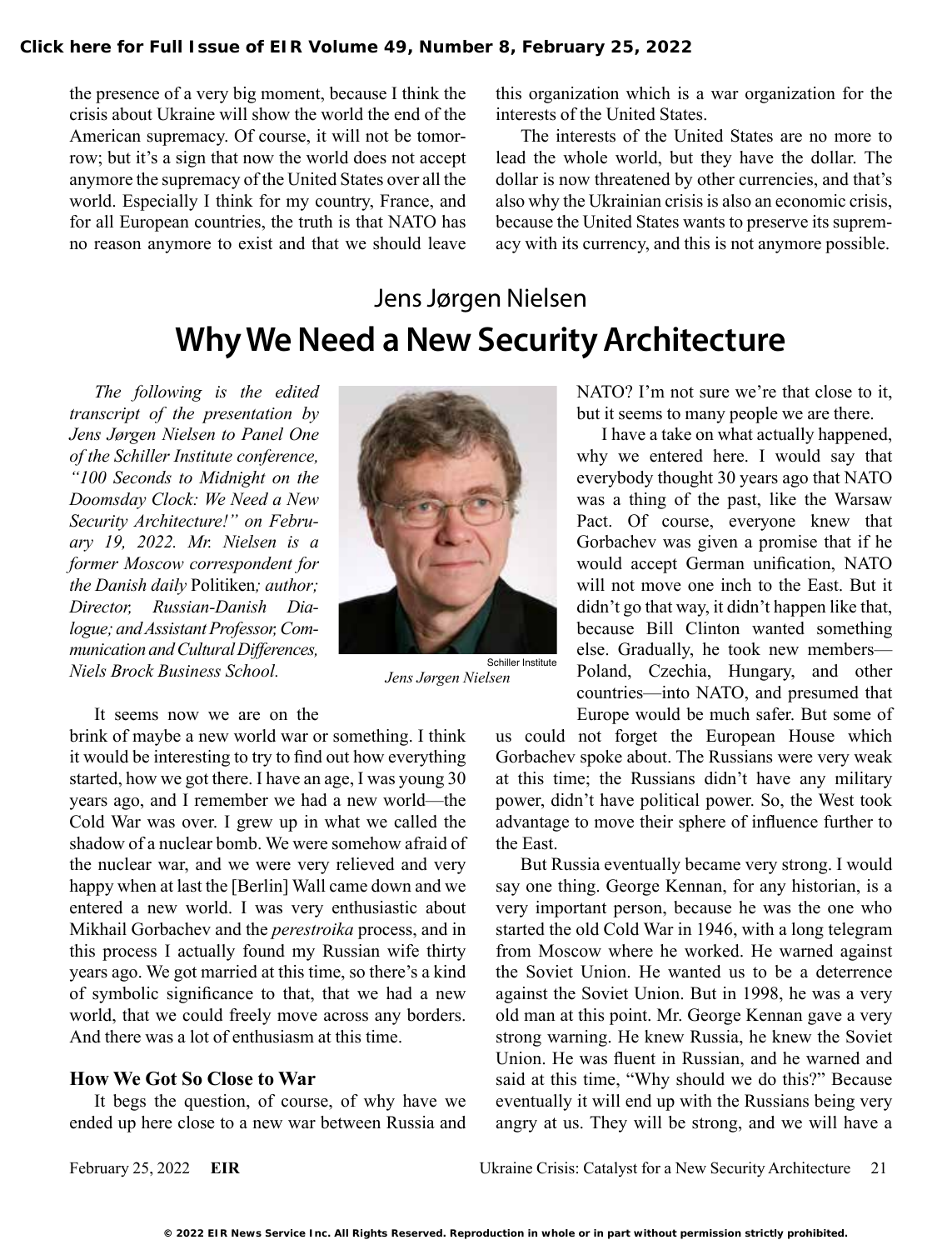very strong opponent. I think those were very wise words at this time.

And Henry Kissinger and many other people at this time, not left-wing people at all, warned against this NATO expansion. Even in Europe there also were voices who said that we should actually try something new, we should have a new indivisible security organization. But the European House, which Gorbachev talked about, ended up being NATO. The worst thing is that Russia was deliberately excluded from this. Because even Vladimir Putin when he became President, 20-something years ago, actually wanted Russia to become a part of, or a member of NATO, or to have some very close links to NATO. But it didn't work out, and he was not allowed.

I thought that if we at this point had taken another path in Europe, maybe everything would look quite different. If you look at it from this point, it seems extremely stupid that we are now close to a war. Secondly, we use a lot of energy, a lot of financial resources, while clever young people will study how to build new weapons and things like that, we could use that in quite another way. So, it's a very, very stupid thing that we ended up here.

So, I think it's very important that we scrutinize much more, what can we do to change this security architecture. It's a basic problem in Europe that we don't have a proper security architecture.

### **The Paris Accord of 1990**

There was a meeting in Paris in November 1990 where the Soviet Union, the East European countries, and also NATO pact countries signed a document called the Paris Accord. It said very clearly that security and peace are indivisible. So, you can't have any new organizations against other countries. So, we are actually violating the Paris Accords today, it seems to me, because we didn't make this common security architecture. Instead, we have this tension, we have this very bad tension that seems to become stronger day by day.

What I think is needed now, we have to go back to the starting point in 1990 with the Paris agreement. We have an organization called OSCE (the Organization for Security and Cooperation in Europe), and we could use it much more, because Russia is also part of OSCE. At any rate, we need something quite different, because NATO is not giving any security. Not at all; it doesn't guarantee any security stability.

The first victim, I would say we are many victims, we, all Europeans, are somehow victims of this process, but the first and foremost victim—is the Ukrainians themselves, because Ukraine is a very poor country today, the poorest country in Europe at this point. And even now because of this war propaganda basically from American security services, all investors are fleeing from Ukraine; they don't want to be there, and the economy is suffering extremely right now.

To help Ukrainians and to have security, both in Europe and in Russia, we have to take quite another approach, to find a quite new security architecture, so we can have a much more flourishing society. The potential is there in Europe and Russia for a much, much more flourishing economy and much more flourishing society.

There is a huge need now for a new way of thinking. Because the old way of thinking I've seen is obsolete. It belongs to, I would say, yesterday, to the attitude of the old Cold War. It's the same way of thinking that Russia is the enemy: "We have a strong enemy, we have to have many more weapons, we have to arm much more, because Russia is threatening us."

I think that it's a dead end. Of course, it is possible if there is a will. I think there's also a will from the Russian side that we can make arrangements. There are a lot of things we can do. But diplomacy should work much more now, and not the army, and I would even say not the politicians, because the politicians have some very strange agendas in my point of view. I think now is the time to use your brain more, not your heated emotions and things like that—use your brain and see if we are going the right way. If you do that, I think the answer will be, "No, we are not." I also think many politicians now are looking for ways to open this up, to change this situation. It seems like a deadlock we ended up in, but there are ways to go, there are ways to solve these problems. I do not doubt it at all.

### **What Went Wrong After 1990?**

I would say President Bill Clinton played a role in getting us where we are now, because he decided to extend NATO. He didn't have to at this time. There were many options. There were many people also in America, in the elite who had other points of view at